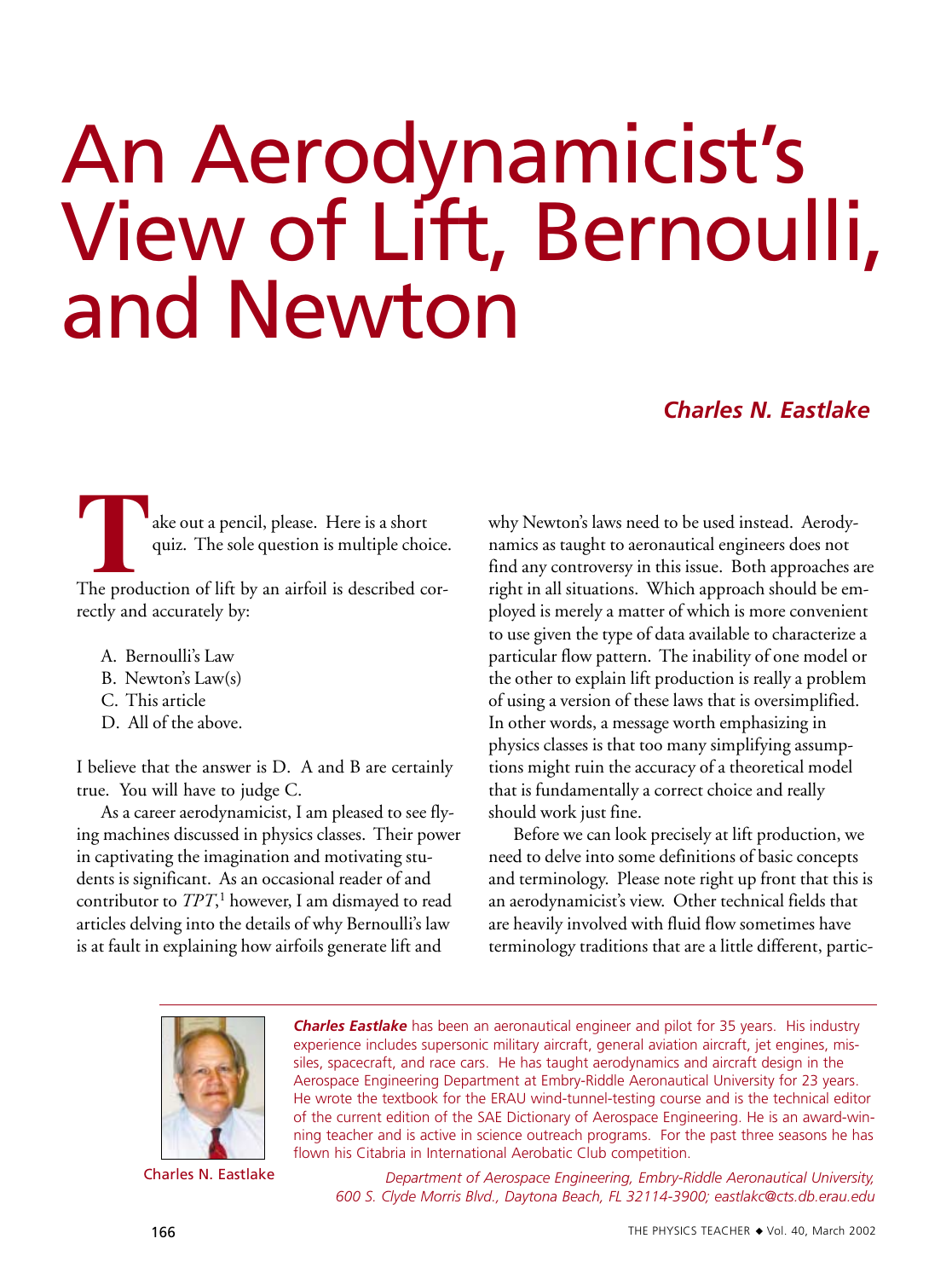

**Fig. 1. Airfoil terminology.**

ularly those focusing on pumping liquids through pipes.

# **Airfoil Terminology**

Referring to Fig. 1, let's start with airfoil terminology. The farthest forward point on the airfoil shape is called the *leading edge,* while the farthest aft point is called the *trailing edge*. A straight line from leading edge to trailing edge is called the *chord*. The curved line defining the top half of the airfoil is called the *upper surface*, and the bottom half is called the *lower surface*. A curved line midway between upper and lower surface is called the *mean line*, referring to arithmetic mean of the upper and lower surface vertical-position (measured perpendicular to the chord) coordinates. Some texts call it the *mean camber line*, but mean line seems like a more precise term to me. The greatest vertical distance between the mean line and the chord line is called *camber* and is usually a few percent of the length of the chord. The nose-up or nose-down attitude of the airfoil is described by angle of attack, which is the angle between the chord line and the di rection of the air movement relative to the airfoil (relative velocity vector).

The definition of lift and drag forces includes a fine point relating to force direction that might slip unnoticed through verbal discussions but becomes critical when solving equations. There is a single resultant force acting on an airfoil. However, it can be resolved into components with respect to any convenient coordinate system. Aerodynamicists are usually interested in what are known as *wind axes*, meaning axes oriented with the relative velocity vector, also known as relative wind. *Lift* is the force component perpendicular to the relative wind, and *drag* is the force component parallel to the relative wind. Lift and drag vectors are often sketched as perpendicular and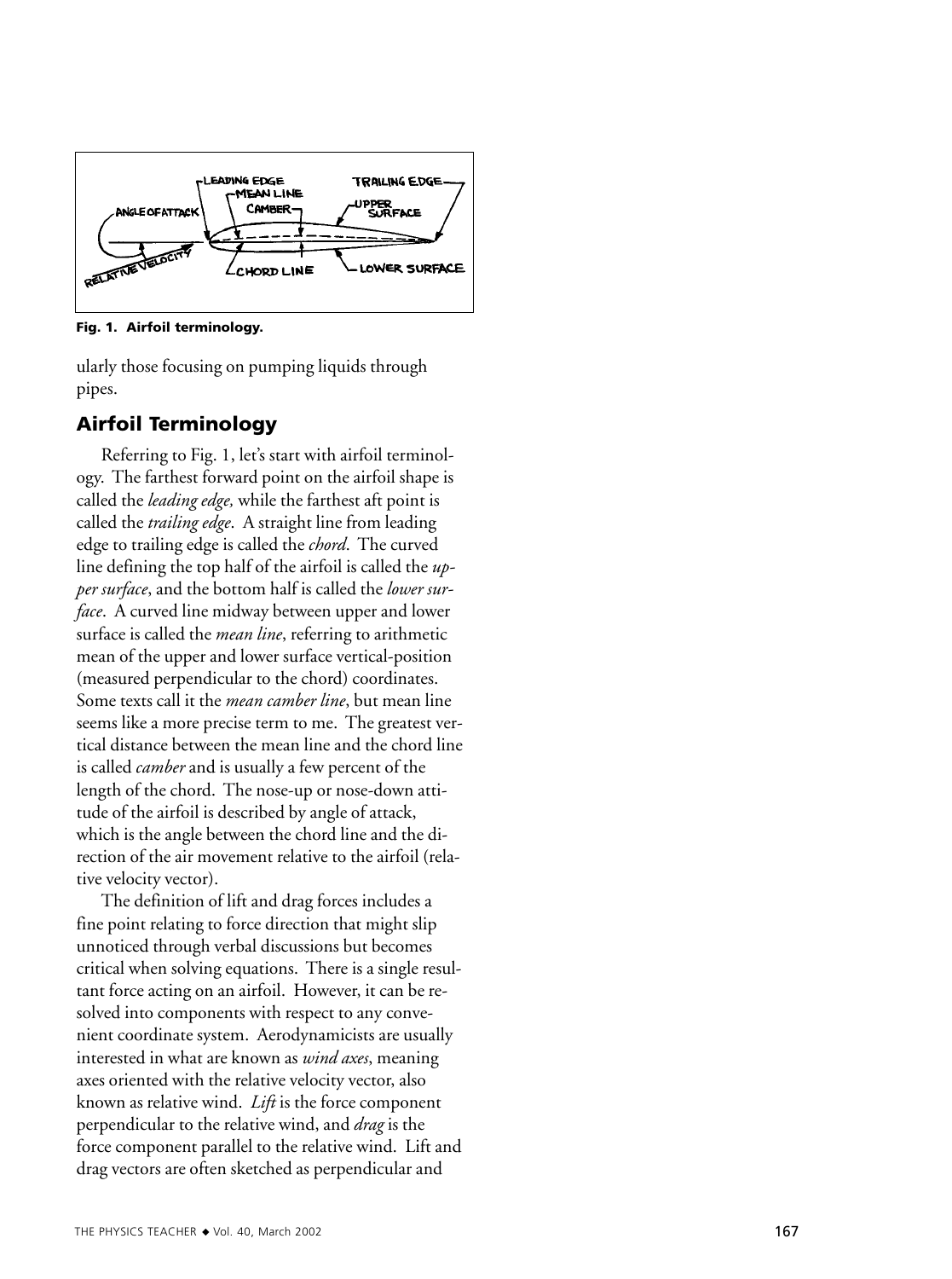parallel to the chord of the airfoil, which is generally not quite right. And lift and drag are even more frequently sketched as perpendicular and parallel to the ground, which is correct only if one presumes that the wing is flying level and thus is not correct if the wing/airplane is climbing or descending.

# **Fluid Flow**

With terminology squared away, we move on to the basic physical principles governing fluid flow. Analysis of fluid flow is typically presented to engineering students in terms of three fundamental principles: conservation of mass, conservation of momentum, and conservation of energy. Newton's name seldom comes up, except to encourage student ownership of these principles by reminding the class that certain segments of them, particularly conservation of linear momentum, are what they probably called Newton's laws in physics class.

The equations that represent these principles can be expressed in two ways. High school students are probably not prepared to absorb this point, but college students might find it interesting. The three laws can be expressed as a set of simultaneous differential equations or integral equations. The differential approach is most useful if one intends to describe the fluid behavior at a specific location, or at many locations in the process of mapping out the details of the flow field. This is where Bernoulli's law is most frequently brought into the picture. This is also the foundation of most computer programs such as FoilSim.2 The integral approach, which sometimes becomes recognizable as Newton's laws, concentrates on the larger-scale phenomena of what changes in momentum and energy occurred in a region of the flow, and what forces had to be exerted on the flow to make those changes occur. This model is dramatically simpler for certain types of problems like thrust produced by a jet engine because the complex details of the behavior of the flow inside the engine do not appear in the equations. Both approaches are equally valid and equally correct, a concept that is central to the conclusion of this article.

### **Conservation of Energy**

First consider conservation of energy, since this is where Bernoulli's law shows up. (Here's a possible injection point for interdisciplinary/historical content.

Have your students research Bernoulli's background. Bernoulli is actually three guys, a real family affair.) A *streamline* is the path a particle follows as it moves through a flow field. Visualize a time-lapse photo of car headlights moving along a highway at night. The light streaks are streamlines. The total energy of a fluid "particle" or infinitesimally small volume of fluid is constant as it travels along a streamline if no external work is done on it. This is generally true for external flows like air flowing around an airfoil. In contrast, for internal flows like flow pumped through pipes or flow through the inside of that jet engine, the total energy might not be constant. In either case energy can be shifted back and forth between kinetic energy and potential energy as the particle moves.

The measurable characteristic that quantifies total energy is called *total pressure*,  $P_T$ , which is measured with a Pitot tube, also known simply as a total pressure tube. This type of pressure instrument is nothing more than a tube with the open end facing directly upstream so that it "catches" the moving air. (Another interesting spot for some interdisciplinary/historical content. Have students look up Henri Pitot and see what he was doing when he devised this instrument. He was measuring water flow around bridge pilings in the Seine River in Paris, and proved that the accepted flow theory of the time was seriously in error.) If you do external work on a fluid, like putting it through a pump, you raise its total pressure. If you make the fluid do external work, like having it turn a windmill, you reduce its total pressure.

Potential energy is quantified by static pressure,  $P_S$ . Static pressure is the pressure component that is not influenced by the direction of movement. Some references say that if you simply say "pressure" that "static pressure" is clearly implied. I have found that this shorthand causes confusion and thus I never use it. In concept it is measured by drilling a measurement hole in a surface that is parallel to the velocity vector. In a wind tunnel, this is trivially easy. One simply drills a hole in the wall of the tunnel. On an airplane in flight, it can be tricky because of interference of the flow around several nearby parts of the airplane, but a hole in the side of the fuselage is still the usual solution.

Another alternate terminology issue may arise here. As previously mentioned, a pump raises the total pressure of the fluid. In flows contained by walls such as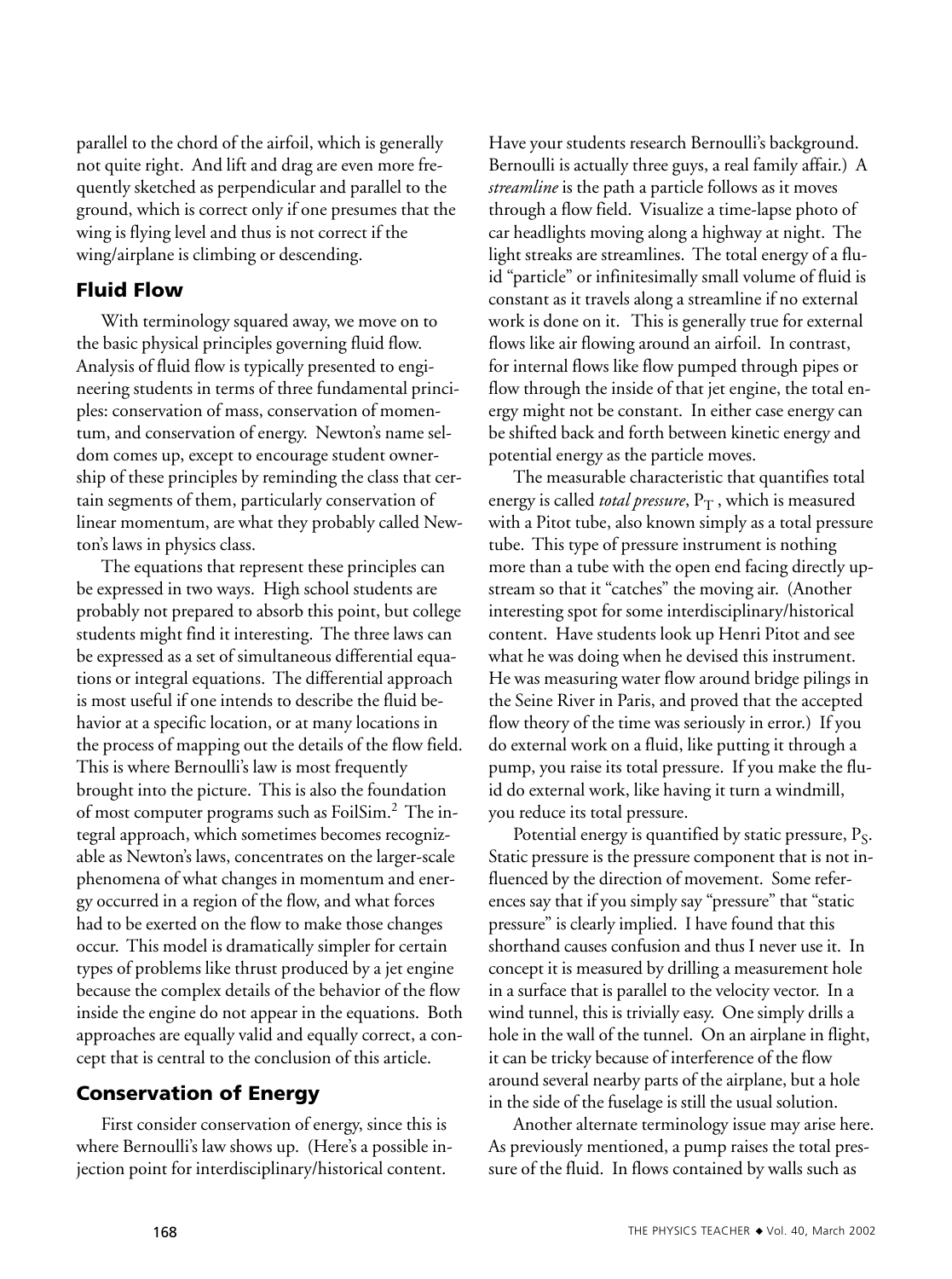pipes, the energy addition also raises the static pressure. And static pressure in a pipe is easier to measure than total pressure, so there is a tradition of describing work done on the fluid as an increase in static pressure. In external flows like flow over airfoils, the energy addition process is fundamentally different. Work done on this flow usually appears in the form of an increase in velocity, like you feel when standing in front of a fan, and thus static pressure is not representative of external work. Again, this article is the aerodynamicist's view.

Kinetic energy is quantified by dynamic pressure, which is the product of fluid density and velocity squared, ½  $\rho V^2$ . Comparing it to ½ $mv^2$ , dynamic pressure is clearly the familiar definition of kinetic energy divided by fluid volume. Since it occurs over and over in aerodynamic discussions, it is usually abbreviated as *q*.

In low-speed air flow, below about 300–350 mph, the equation form of the conservation of energy principle is also known as Bernoulli's law. Readers may have seen this equation written with a third term on the right side of the equation that contains the height of the fluid. In discussions treating liquid flow such as pressure on dams or in water towers, this third term can be very important. But in gas flow it is always negligibly small. So, we have Bernoulli's law for incompressible (low-speed) gas flow:

 $P_T = \text{constant} = P_S + \frac{1}{2} \rho V^2 = P_S + q.$ 

As an airplane flies through the atmosphere, the atmospheric pressure is the static pressure, and total pressure is higher than atmospheric pressure by an amount equal to the dynamic pressure. This pressure rise is what the car/motorcycle/boat-racing community tends to call "ram pressure." When a model is being tested in a wind tunnel, the fundamental situation is different. The atmospheric pressure surrounding the tunnel is generally close to the total pressure inside the tunnel, and as the air accelerates into the test section of the tunnel, the static pressure drops below atmospheric pressure, again by an amount equal to the dynamic pressure. In either case, as the streamlines deflect to go around a body shape like a wing, the total pressure is constant as the fluid moves along a streamline and its static pressure changes as

the local velocity changes. That local static pressure becomes the surface pressure on the body shape, which generates forces on the body. Note that local static pressure is no longer the same as the freestream static pressure at a modest distance away from the body shape where the flow that has not been diverted by the body shape.

# **Conservation of Momentum**

Now let's move on to conservation of momentum: the force exerted on a fluid equals the time rate of change (derivative with respect to time) of its linear momentum. If you exert a force on something, you change its momentum. If you don't exert a force on something, its momentum stays unchanged or is conserved. This is Newton's laws, if you choose to call it that. When an airfoil is producing lift, that force does in fact change the vertical component of the airflow's linear momentum, and the drag force changes the horizontal component of the airflow's linear momentum. When the air is moving slowly enough that its density does not change appreciably, the gist of the term *in-*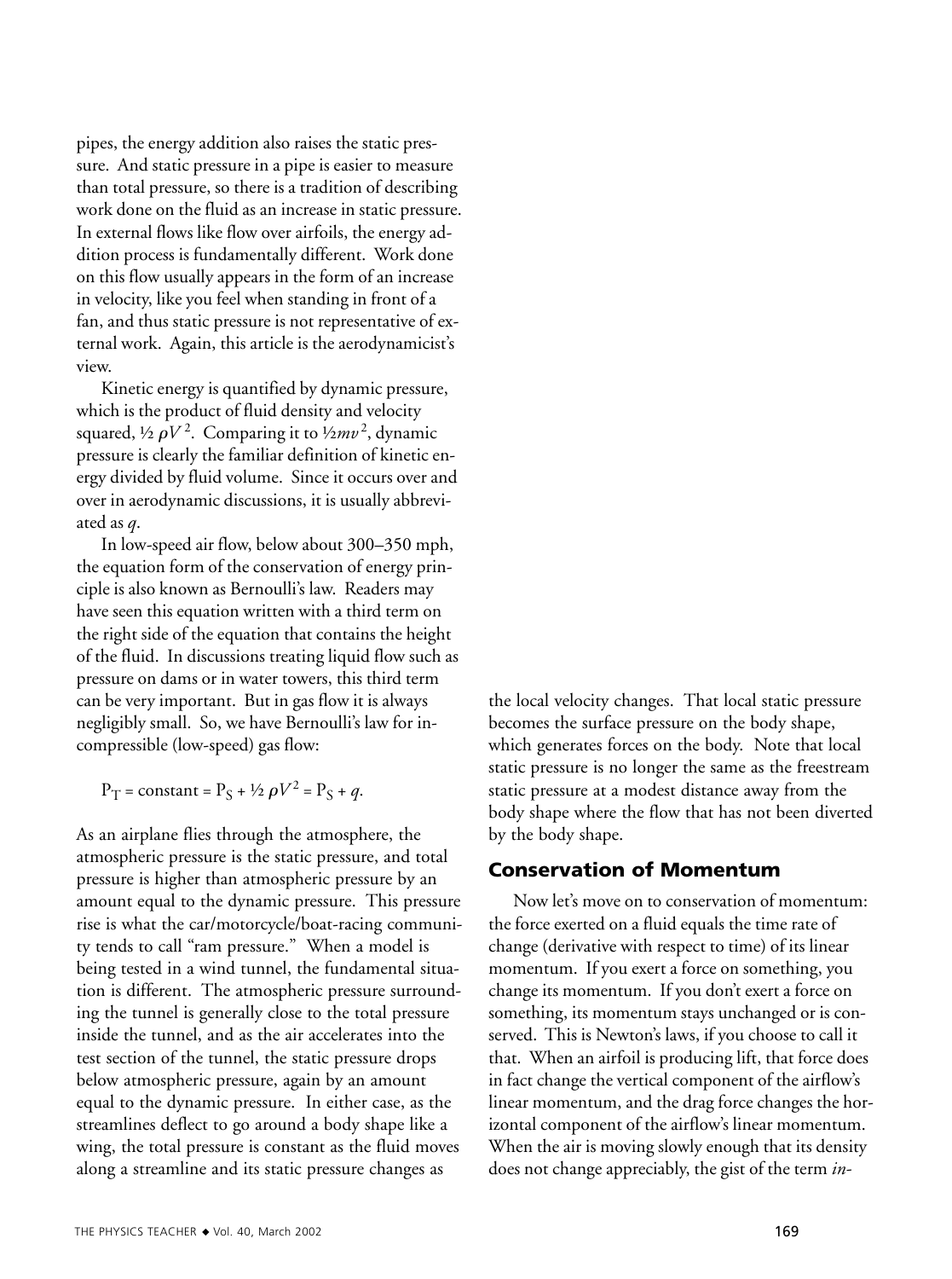

**Fig. 2. Streamlines around the NACA 2412 airfoil.**

*compressible flow,* then the momentum changes are measurable as local flow velocity changes. Measuring drag by measuring the velocity loss within the wake of the airfoil is easily done because it is occurring over a relatively small region of the flow field. This is a standard wind-tunnel experiment that my classes do every semester. Measuring lift by measuring the increase in downward vertical velocity in the flow coming off the trailing edge of the airfoil is conceptually possible. This downward velocity is definitely there and is known as *downwash*. I have never heard of anyone actually measuring it with sufficient precision to calculate lift, not because it is physically unsound but because it is not a practical experiment. It is not practical because the downwash is distributed over the entire flow field downstream of the trailing edge, and it would thus be very difficult to measure enough data points to integrate the distribution accurately. (A gorgeous photo of this phenomenon caused by a jet flying through a cloud layer is downloadable from Ref. 3.) However, the flow's downward deflection angle called downwash angle,  $\epsilon$ , is routinely calculated in aerodynamics texts because it has a large effect on the flow over the tail of the airplane. Downwash angle is easily estimated as approximately half the angle of attack. It is shown somewhat exaggerated in Figs. 2, 4, and 5 to make it easier to visualize.

In the interest of generalization, it is appropriate to recognize that the isolated wing is not the only type of flow-field geometry. When there are other surfaces nearby, such as walls in flow through ducts or the ground, those other surfaces can and do change the momentum of the flow as well. Consider the similar cases of low pressure causing a car's convertible top to bulge upward or the low pressure on the roof of a house in a hurricane that can lift the entire roof off the house in one piece. There is definitely lift being produced in these situations, but without net downwash.

How can that be? Upward lift on the roof causes a downward momentum change, but it is almost immediately canceled by the upward momentum change associated with the downward force on the ground. This must be so because once the air has passed the obstacle and the local flow-pattern variations settle out, the flow cannot end up anything except parallel to the ground. That is, the stabilized flow cannot penetrate the ground, so there cannot be any velocity component perpendicular to the ground.

#### **Conservation of Mass**

And last but not least, the conservation of mass: the amount of mass per second flowing between streamlines remains constant. The effect of squeezing streamlines together as they divert around the front of an airfoil shape is that the velocity must increase to keep the mass flow constant since the area between the streamlines has become smaller. After the flow has passed the thickest part of the airfoil and the streamlines begin to spread out as they approach the trailing edge, the velocity decreases. Exercising the conservation-of-mass principle is what you do when you put your thumb over the open end of a garden hose to make the water squirt out faster. Smaller area means faster velocity. This HAS TO BE INCLUDED with Bernoulli's law when explaining lift for it to really make sense.

Now we can finally get down to the detailed explanation of how lift is generated! First, let's pause for a moment to point out the flaw in an old description that is still sometimes used, the "equal-time-of-passage" concept. In this concept the relation between air speed and static pressure expressed as Bernoulli's law is usually stated correctly. But do you remember hearing that troubling business about the particles moving over the curved top surface having to go faster than the particles that went underneath, because they have a longer path to travel but must still get there at the same time? This is simply not true. It does not happen. The fact is that the particles that went the long route over the top go so much faster due to streamline squeezing that they get to the trailing edge before the ones that took the shortcut underneath. I have demonstrated this in a water tunnel many times using intermittently pulsed hydrogen bubbles to make the flow visible. And FoilSim can easily be made to show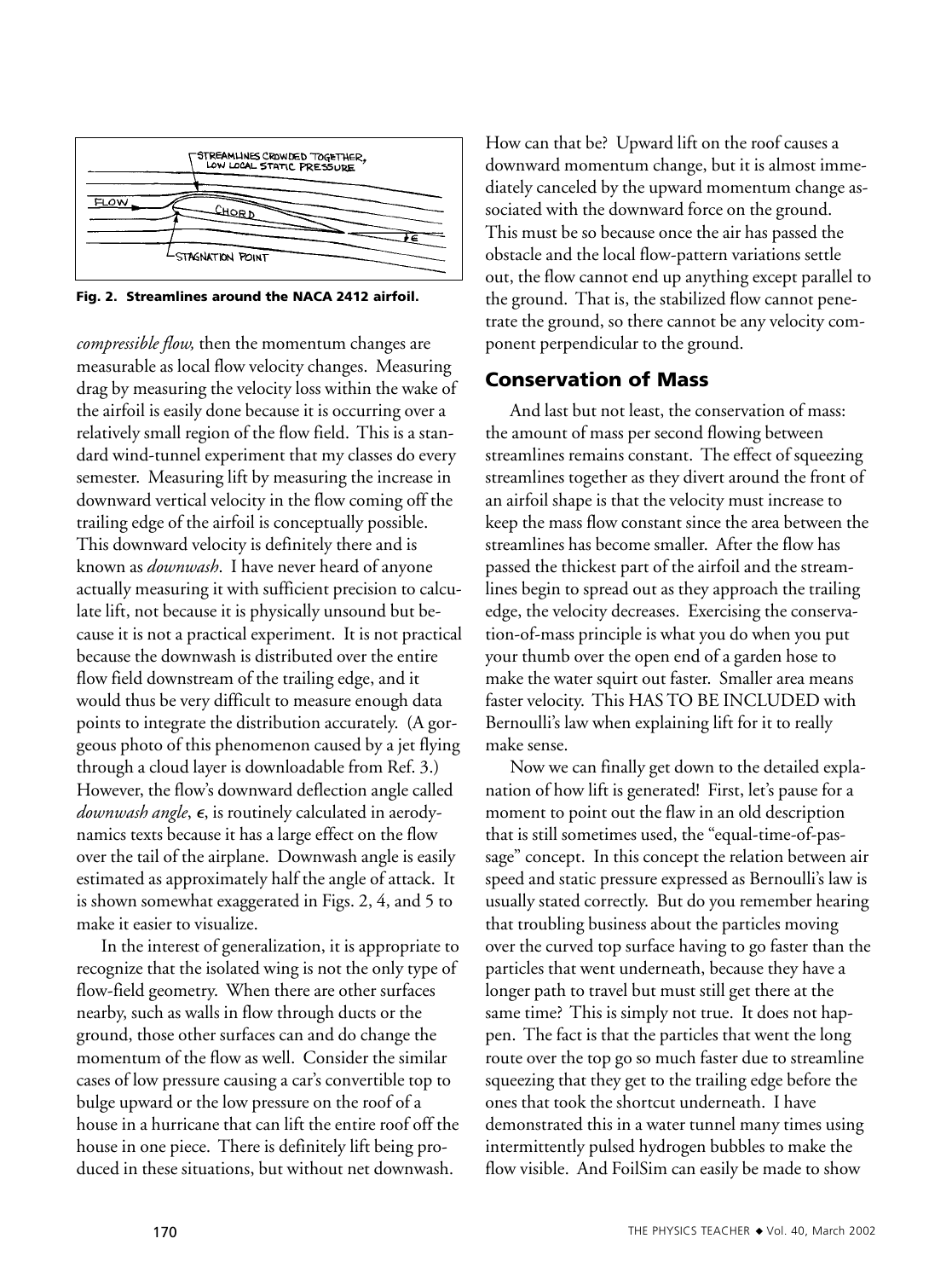the result of theoretical calculations that verify the same thing.

# **Lift**

The proper explanation of lift generation is a bit more complex, but we now have the background to appreciate it. Shown in Fig. 2 is a plot of an airfoil with a nearly flat bottom surface, the NACA 2412. Most single-engine Cessna aircraft have used this airfoil since the 1940s, which almost certainly makes it the most widely used airfoil in the world. The equaltime-of-passage picture of lift-producing flow patterns leads to the seemingly logical yet incorrect conclusion that this airfoil could not produce upward lift when it is inverted. I have the very similar flat-bottom NACA 4412 airfoil on my own aerobatic aircraft, and I routinely fly it upside down. I can assure the readers that lift by an inverted airfoil does work. The question then is what key factor has been left out of the simplified picture. The missing item is called the *stagnation point*, the small region near the leading edge at which the local velocity stagnates or is brought to a standstill against the airfoil surface. It is literally the point at which the flow field splits. Flow above the stagnation point flows along the upper surface, and flow below the stagnation point flows along the lower surface. Critical to this picture is that for a cambered airfoil the stagnation point is not right at the leading edge. It is a little below the leading edge, displaced a couple percent of the chord length aft of the leading edge on the lower surface of the airfoil. The result is that the split flow field is interacting with an effective surface shape that is not nearly as simple as the airfoil shape drawn at zero angle of attack.

The precise position of the stagnation point is determined by the magnitude of the circulation. The circulation concept, which comes up in yet a third way of calculating lift, is that if one were to remove the uniformly distributed freestream velocity from the curving flow around a lifting airfoil, what would remain is a rotating, roughly elliptical flow pattern that moves clockwise around the airfoil given the direction of flow drawn in the figures in this article. This rotating flow is called *circulation*. Its existence is not intuitively easy to accept, but I have seen it nicely photographed by a camera moving exactly with the freestream flow. The strength of the circulation is directly proportional to



**Fig. 3. Surface pressure.**



**Fig. 4. Symmetric airfoil at positive angle of attack.**



**Fig. 5. Inverted NACA 2412 airfoil.**

the magnitude of the lift force, known as the Kutta-Joukowski law. This fact is the basis of Prandtl's lifting line theory, the other lift calculation process previously mentioned. There is also a boundary condition called the Kutta condition, which specifies that there must be a rear stagnation point that remains exactly at the trailing edge of the airfoil. These two facts taken together are the physical requirement that causes the front stagnation point to move farther and farther aft along the lower surface as the angle of attack is increased.

The streamlines are squeezed together as the flow diverts around the nose of the airfoil, increasing the local velocity in accordance with the conservation of mass. The velocity increase decreases the local static pressure, which is also the surface pressure on the airfoil, in accordance with Bernoulli's law which you recall is the conservation of energy. Then aft of the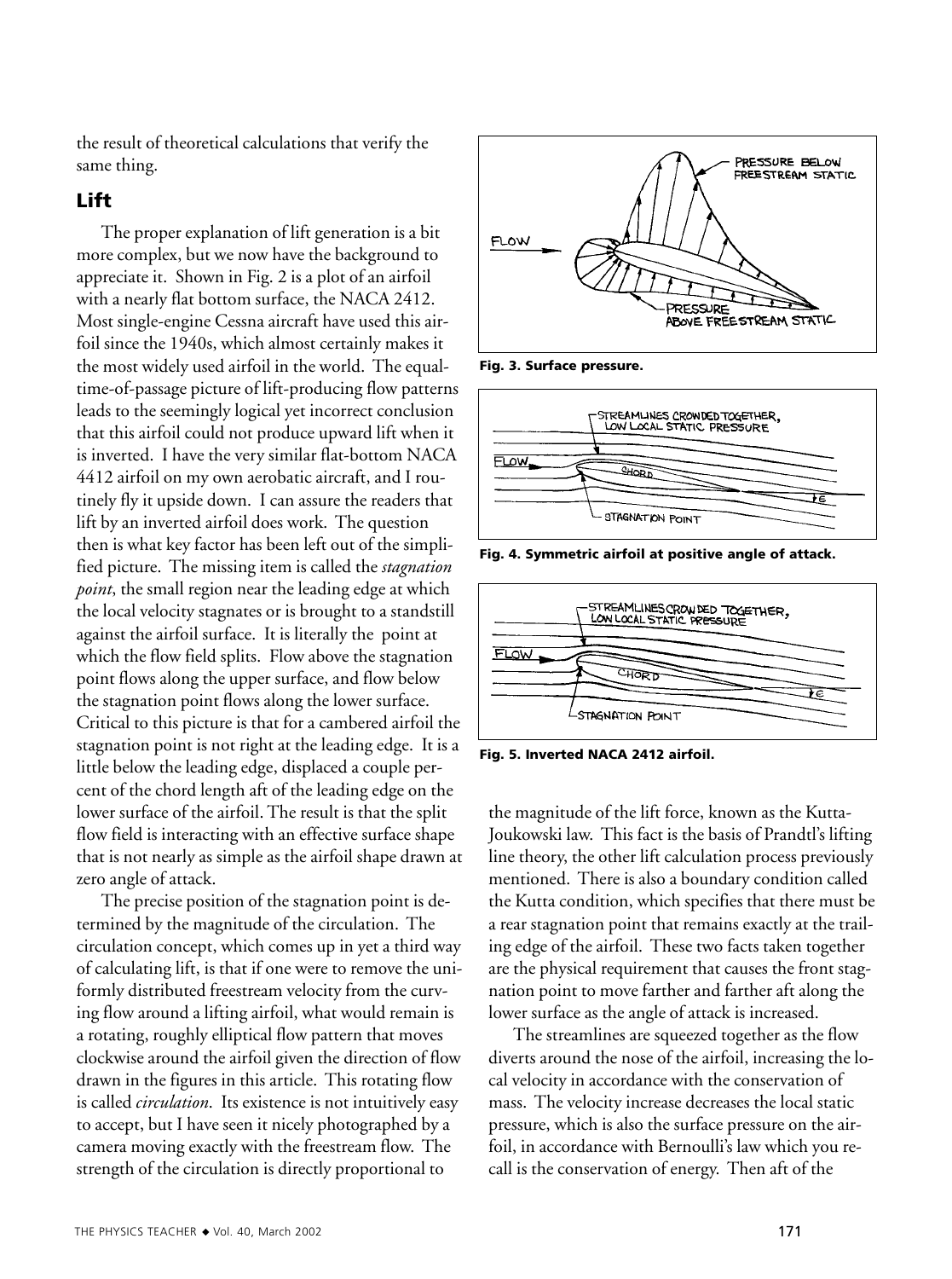thickest part of the airfoil shape the streamlines spread back out. The flow slows down, and the local static pressure goes back up. This happens to some extent on both the upper and lower surface of the airfoil, but it is much more pronounced on the forward portion of the upper surface, so the upper surface gets the credit for being the primary lift producer.

Once this concept is clear, then it is also clear that the surface pressure distribution will vary along the chord length of the airfoil, as illustrated in Fig. 3. Note that FoilSim will display either the pressure distribution or the local velocity distribution very nicely. This pressure distribution is also dramatically different at different angles of attack. Yet the equal-time-of-passage discussion of how Bernoulli's law relates to lift ignores the pressure variation along the chord. This implies to many readers that pressure is constant, another reason the oversimplified presentation fails to explain logically some aerodynamic details. The resultant force is determined by integrating the surface-pressure distribution over the surface area of the airfoil. The integration process might be more detailed than a high school class is prepared for. But measuring and integrating the pressure distribution is another standard experiment in my wind-tunnel testing course, which is predominately junior-level engineering students. And it does produce accurate answers.

Because of the stagnation-point position, the typical cambered airfoil needs to be oriented 2 or  $3^\circ$  nose down, at negative angle of attack, to get it to produce zero lift. The stagnation point is also not right at the leading edge of a symmetric airfoil, one without camber, when the airfoil is at nonzero angle of attack and is producing lift. This is shown in Fig. 4. This answers the apparent mystery of how a symmetric airfoil can produce lift. As far as the flowing air molecules know, the airfoil is not a symmetric shape. This is also true of a flat plate at non-zero angle of attack. On these shapes as well, as angle of attack increases, the stagnation point moves further aft along the lower surface.

And imagine also this same phenomenon when the airfoil is upside down. As you can see readily in Fig. 5, the streamlines illustrate that the flow over the original bottom surface, which is now the top surface, is definitely not encountering a flat surface when the airfoil is set at a modest angle of attack. There is lots of curvature near the leading edge of what is now the top

surface, causing the inverted airfoil to produce upward lift. The disadvantage of using the airfoil shape in this orientation is that the shape is now poor for lift production, so the angle of attack must be significantly higher than that required to produce the same lift when it is right-side up. The result is that drag is high and aerodynamic efficiency (usually expressed as the ratio of lift to drag) thus is low. But the lift production is definitely there.

#### **Bernoulli and/or Newton**

So, where has this modestly complex verbal trip taken us? Here's my mental picture. Two things are happening simultaneously as an airfoil produces lift. If we take the flow-field detail perspective, we use the conservation of mass and conservation of energy, Bernoulli's law, to describe a streamline-squeezing pattern that produces low pressure on the airfoil surface, resulting in an upward force on the airfoil. In the larger-scale perspective, as long as there are no other flowaltering surfaces nearby, the forces on the airfoil are acting on the moving fluid and changing its momentum in accordance with the conservation-of-linearmomentum principle, Newton's laws. Both pictures can be expressed as mathematical models that correctly calculate the forces being generated. Which one is preferable depends only on which one is simpler to use with the data available. Neither is inherently more accurate or more correct.

I would like to conclude with a plea to teachers to emphasize whichever model works more conveniently in their scenario, without stating or even implying that the other is wrong. I always explain lift in terms of Bernoulli's law and have felt comfortable that it made sense to audiences at many different levels. I carefully reviewed several oft quoted references $4-7$  in the physics-teaching literature and do not feel that any of them describe a shortcoming of Bernoulli's law that is technically correct. Besides that, Bernoulli's law is one of the foundations of fluid physics and is the source of some of my favorite aerodynamic-toy demonstrations. However, I readily agree that Newton's laws may be a simpler description as long as one does not need to evaluate the details of the flow field. My hat's off to those of you who are accepting the Herculean challenge of finding a way to describe complex physical principles in sufficiently simple terms to hit home